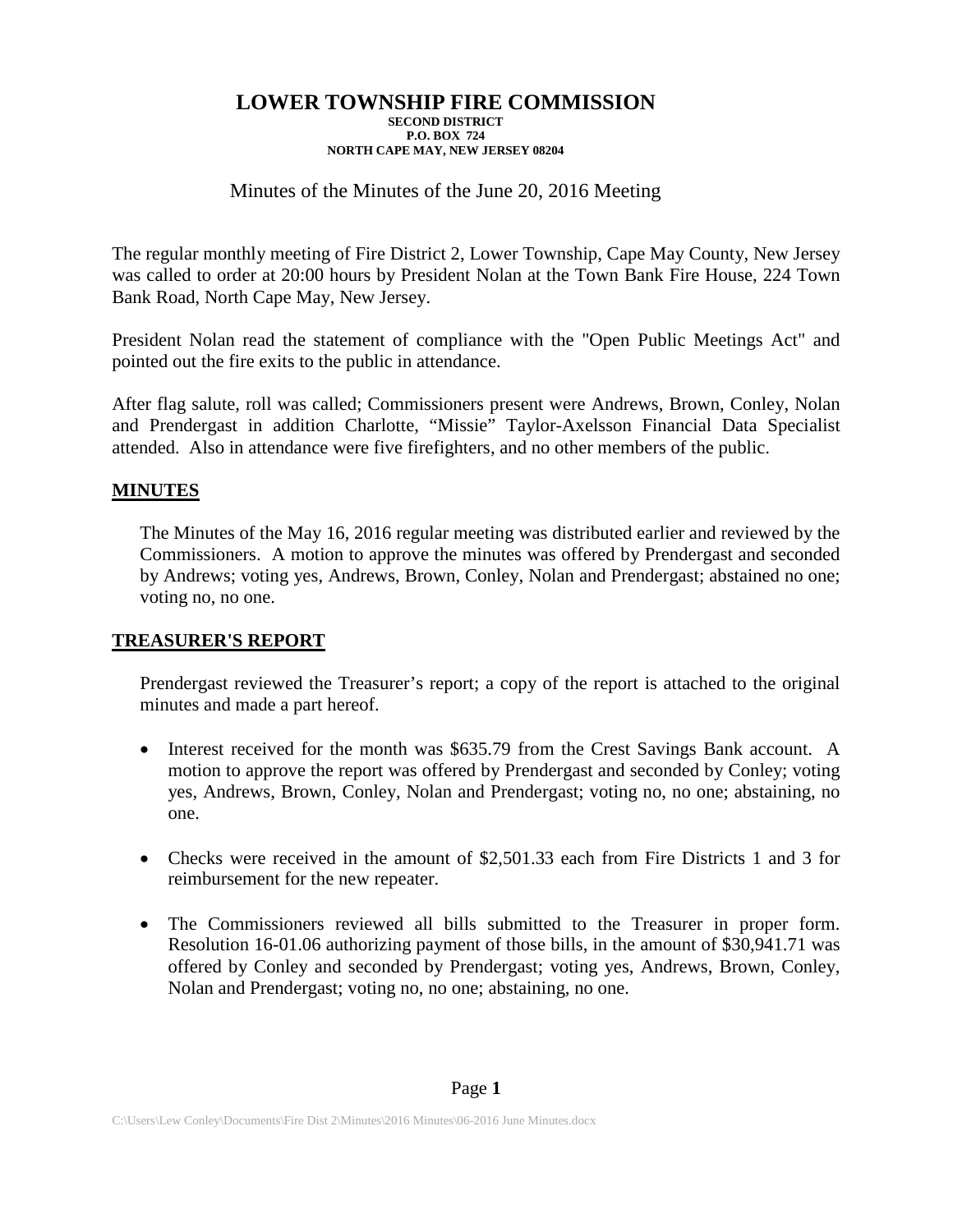Minutes of the Minutes of the June 20, 2016 Meeting

## **CORRESPONDENCE**

The Secretary read the following correspondence:

- 1. Copy of a letter in from Donna Blackley, Fire Official to William Galestok, Planning Director dated 5/17/16 regarding site plan comments for 3832 Bayshore Road.
- 2. Letter in dated 5/20/16 from Murphy Fence Company explaining that the fence installation has been delayed due to the significant amount of rain. They have lost 18 full days and 4 half days in the last 7 weeks due to the rain.

## **TOWN BANK VOLUNTEER FIRE COMPANY REPORT**

Chief Megonigal reported the following:

• Report of the month's activities; a copy of the report is attached to the original of these minutes.

## **BUREAU OF FIRE SAFETY REPORT**

• Conley who is the Board's representative to the Bureau reminded everyone that the Fire Bureau does not meet during the summer months due to the Bureau heavy work schedule. They will meet next in September.

## **OLD BUSINESS**

• *The Chief reported a growing building crack in the southeast corner of the engine bay. Conley has look at the crack and it looks like a settlement issue. The Commission authorized Conley to contact a structural engineer to look at the situation and make recommendations. (03/08).*

*Conley reported that he contacted Edward P. Ryan, PE, a structural engineer who met with Conley and Brown to look at the building. Mr. Ryan's preliminary determination was that the cracking is due to settlement but there is no immediate danger. He will prepare recommendations and specifications for the repair of the settlement as well as the cracks in the near future. (04/08)*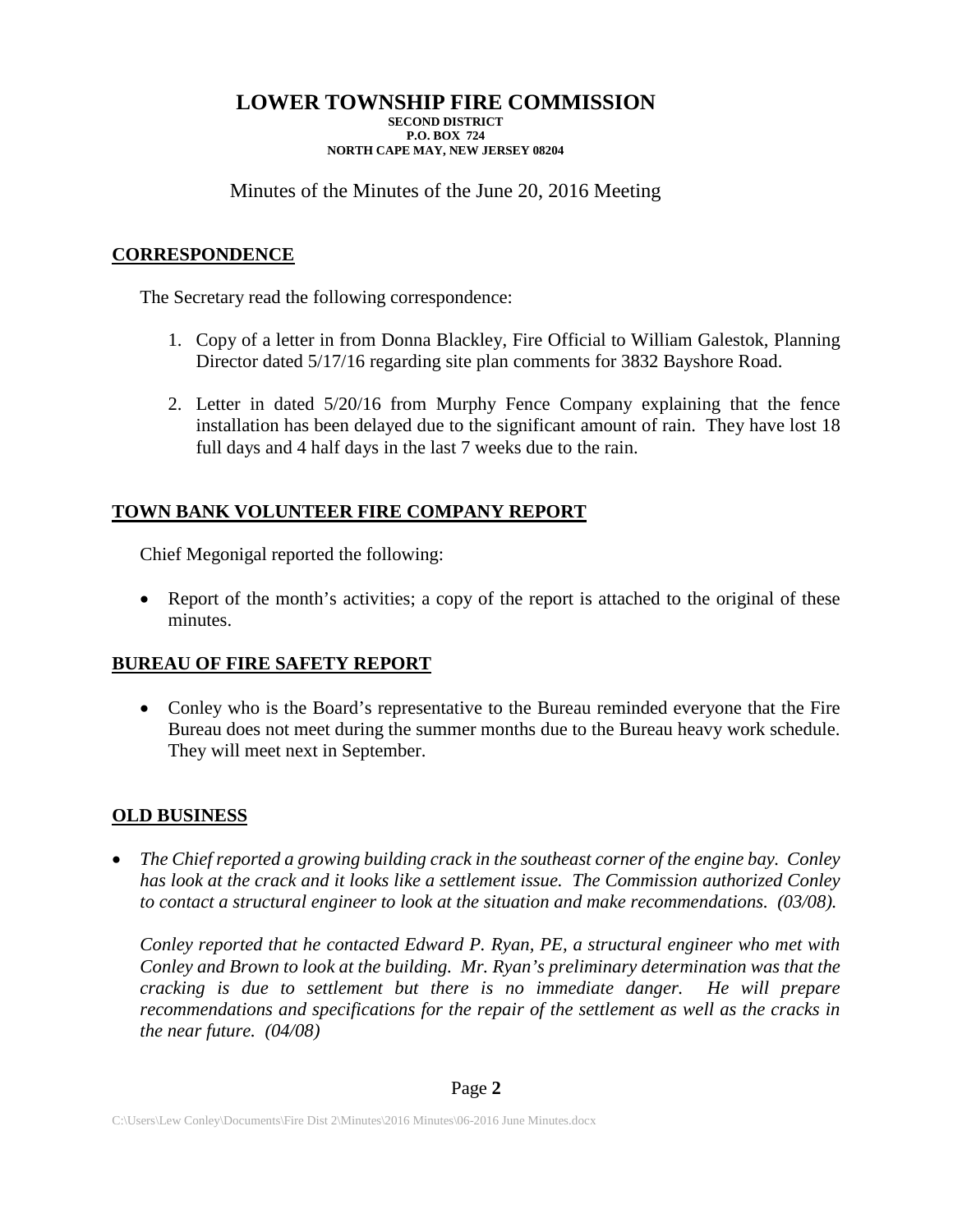Minutes of the Minutes of the June 20, 2016 Meeting

*Conley reported that he has received the details from structural engineer, Edward P. Ryan and will coordinate with Richard Braslow and Ryan to put together a contract to perform the work recommended. (06/08).*

*Nolan inquired as to the status of the crick repair. Conley responded that the District is in the process of having a contractor look at it and provide an estimate to see if the repair needs to be bid. He also reported the Mr. Ryan had reported that there is no immediate danger, and budget constraints had moved this repair a little lower on the priority list, but not forgotten. (06/12)*

• *Past President & Past Chief Treon who is now with Cape May County Office of Emergency Management, requested and was granted a place on the July meeting agenda to appear with Director Martin Pagliughi to discuss a possible memorandum of understanding (MOU) to utilize the multipurpose room during emergencies and natural disasters. (06/14)*

*Conley distributed a sample copy of the memorandum of understanding that was generated for Upper Township to each of the Commissioners, Chief Megonigal and President Marchino for review and to generate some comments. (09/14)*

• *Conley reported that the desktop computer and battery backup have been received and we are just waiting for the computer tech to hook everything up. (11/15)*

*Conley reported that the new desktop computer, new server, new switches and new batter backup still has not been installed, we are waiting for the computer tech to hook everything up.(01/16)*

*Conley reported that we are still waiting for the computer tech to hook everything up. (04/16)*

**Conley reported that we are still waiting for the computer tech to hook everything up. (05/16)**

**A discussion was initiated by President Nolan regarding the non-performance of Nik Filipovic of Figytech our computer tech. It was unanimously decided to terminate his services and hire someone else. The new equipment has been in place for months and nothing has been completed. Most of the equipment has not even been installed. The lack of the installation of the new server has created and issue with the Edmond's Software wherein that it cannot be upgraded until the new server is operational. The secretary will send Figytech a notice of termination. (06/16)**

• *Conley reported that he has met with Murphy Fence Company regarding installing a three rail vinyl fence between the east parking lot and the engine bay apron and installing handrails on* 

Page **3**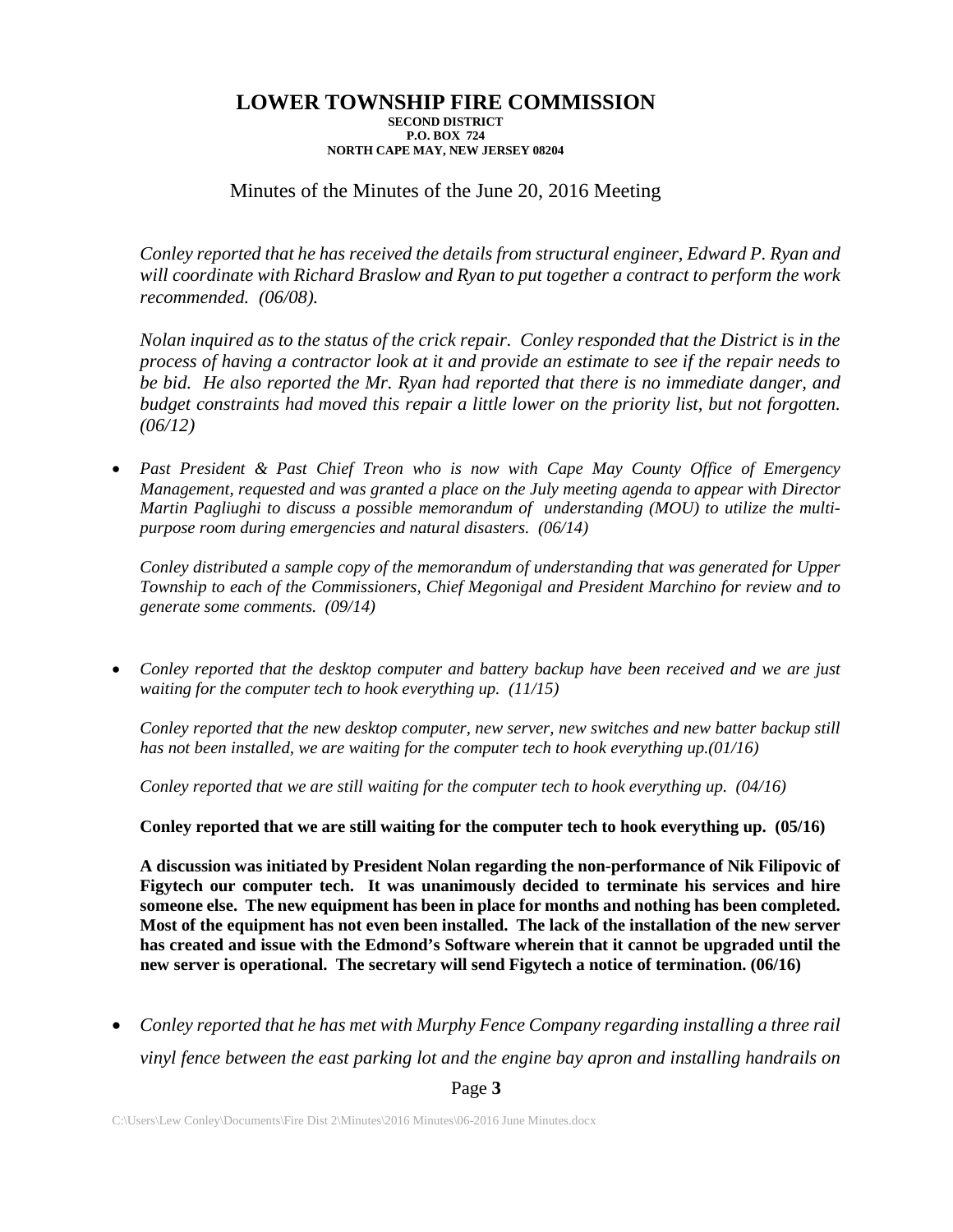Minutes of the Minutes of the June 20, 2016 Meeting

*the new pedestrian entrance/exit to the east parking lot. This will reduce the probability of people exiting the parking lot from walking across the engine bay apron. In order to get the new fence install before the summer season requested authority to execute a purchase order with Murphy Fence for a cost not to exceed \$3,000.00. A motion was offered by Andrews and seconded by Brown to authorize the work, voting yes, Andrews, Brown, Conley, and Prendergast; voting no, no one; abstaining, no one. (04/16)*

*Conley reported that he has received a written quote from Murphy Fence Company, Erma, N.J. in the amount of \$1,287.40 for the fencing. As it was below the \$3,000.00 approved limit, he has had a purchase order issued and the fence will be installed in 4 to 6 weeks depending on weather conditions. (05/16)*

## **Conley reported that the fence has been installed. (06/16)**

• *Conley presented a proposal from Cape Seal Coating & Paving in Cape May Court House in the amount of \$5,060.00 to seal coat and repaint the pavement markings and striping as well as striping the engine bay aprons. A motion was offered by Prendergast and seconded by Brown to authorize the work voting yes, Andrews, Brown, Conley, Nolan and Prendergast; voting no, no one; abstaining, no one. (05/16)*

**Conley reported that he is working on a schedule for the seal coating & striping that does not interfere with hall rentals. (06/16)**

### **NEW BUSINESS**

- 1. The following purchases were reviewed and authorized:
	- a. From Lifesavers, Inc. of Fairfield, NJ 6 sets of Lifeline AED Adult Defibrillator pads and 6 sets of AED Pediatric Defibrillator pads for a total of \$666.24.
- Page **4** 2. Following the discussion and termination of Figytech for a computer technician (see discussion under old business above), President Nolan discussed having spoken with Wes Barber, the computer consultant for Lower Township, The Bureau of Fire Safety, and the West Cape MAY Fire Company. It was the consensus that it made sense to use the same